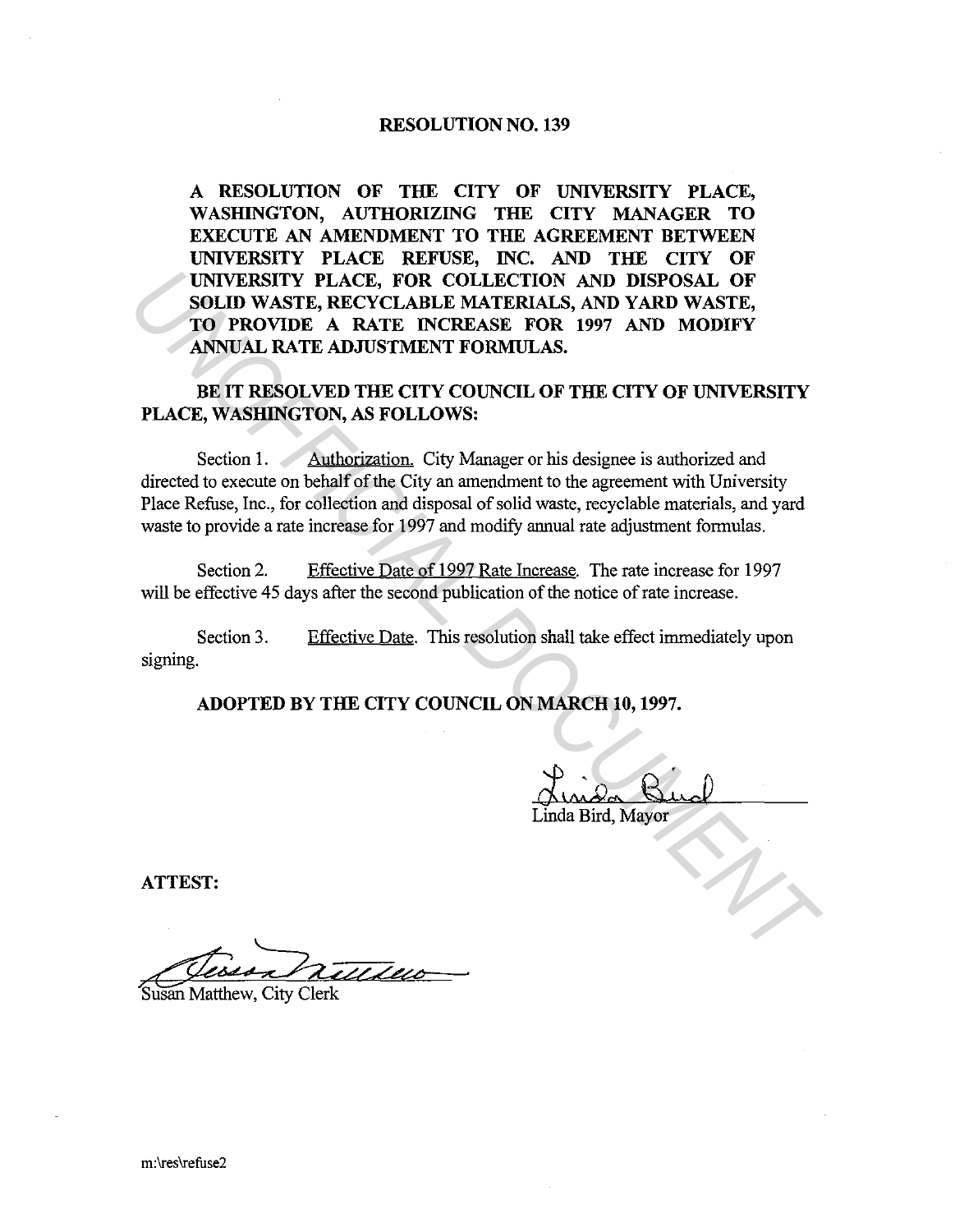# AMENDMENT TO AGREEMENT BETWEEN THE CITY OF UNIVERSITY PLACE, WASHINGTON, AND UNIVERSITY PLACE REFUSE SERVICE, INC., FOR COLLECTION AND DISPOSITION OF SOLID WASTE, RECYCLABLE MATERIALS, AND YARD WASTE

THIS AMENDMENT is dated as of March 11, 1997, between the CITY OF UNIVERSITY PLACE, a municipal corporation of the State of Washington (the "City"), and UNIVERSITY PLACE REFUSE SERVICE, INC., a Washington corporation (the "Company").

# RECITALS

A. The City and the Company are parties to an Agreement Between the City of University Place, Washington, and University Place Refuse Service, Inc., for Collection and Disposition of Solid Waste, Recyclable Materials, and Yard Waste dated as of October 30, 1995, a copy of which is attached hereto as Schedule I and incorporated herein by this reference (the "Agreement") through which the Company provides reliable, environmentally sound, and timely solid waste, yard waste and recyclable collection services to City residents. UNIVERSITY PLACE, a municipal corporation of the State of Washington (the "City"), and<br>
UNIVERSITY PLACE, REFUSE SERVICE, INC., a Washington corporation (the "Company<br>
RECITALS<br>
A The City and the Company are parties to an

B. The Company has asked for an adjustment to the Base Rates as defined in the Agreement and the City wants to assure continued quality service and competitive market rates to its citizens and fair pricing and reasonable return on investment to the Company.

C. The City and the Company have agreed that, in order to meet their goals, an adjustment to the Base Rates is appropriate and the Agreement should be amended to provide for additional mechanisms to adjust the Base Rates and procedures for review of the rates in the future.

D. Capitalized terms that are not otherwise defined herein shall have the meanings ascribed to them in the Agreement.

## AGREEMENTS

In consideration of the mutual covenants and promises contained herein, the parties hereto hereby amend the Agreement as follows:

1. Base Rates. Together with other allowable adjustments, commencing May 3, 1997, the Base Rates to be charged by the Company for its services under the Agreement shall be increased by 7.828%.

2. Recycling Education. A new Section 7.6 shall be added to the Agreement that provides as follows:

7. 6 To assist in promotion of the City's recycling programs, the Company shall distribute, in a manner acceptable to the City and at the Company's expense, educational materials acceptable to the City describing the City's recycling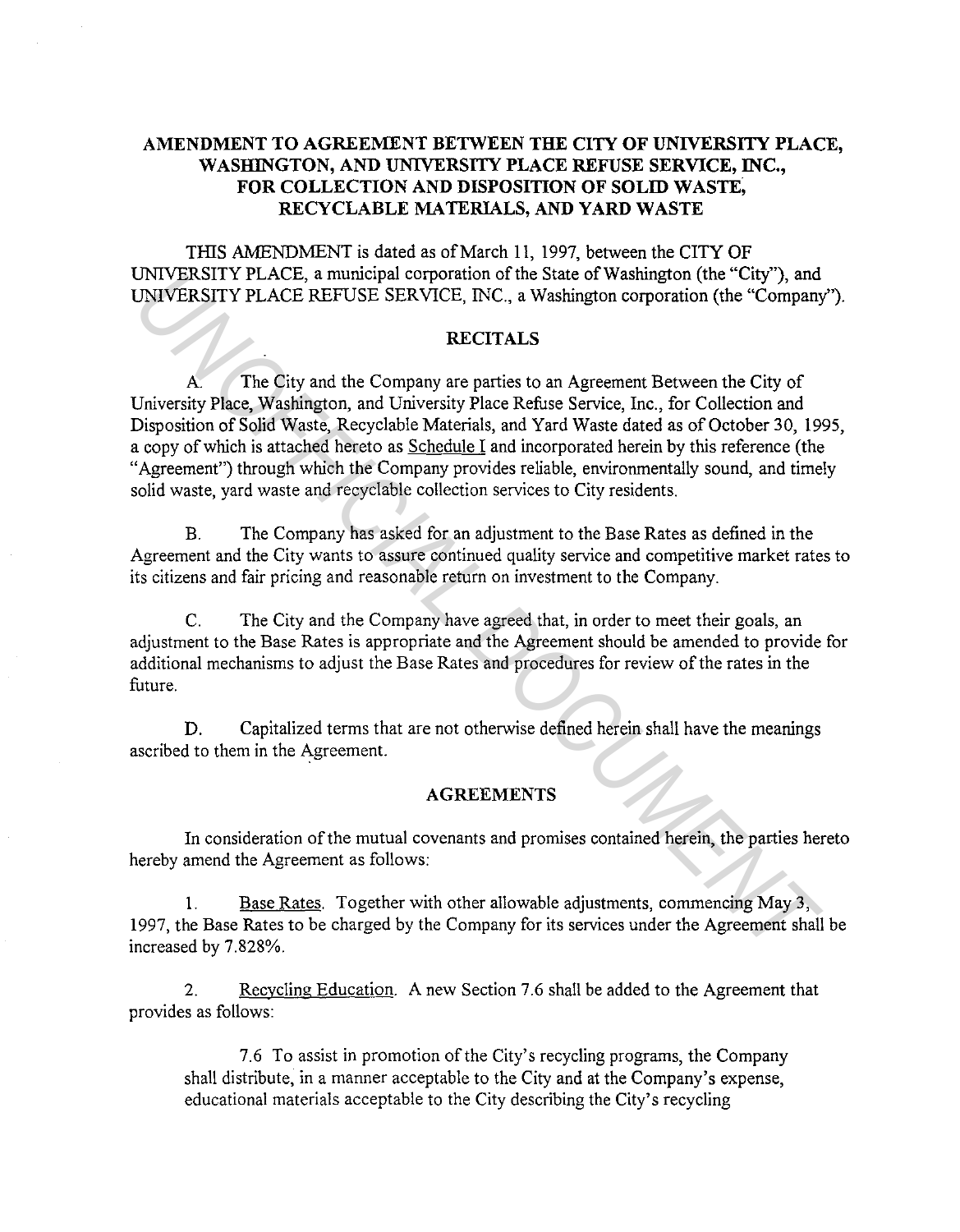programs and pick-up schedules to customers at the time they begin their participation in the recycling programs and thereafter to all customers at least annually.

3. Commodity Rate Adjustment. A new Section 16.11 shall be added to the Agreement that provides as follows:

16.11 Rate Adjustment for Changes in Recyclable Commodity Income. The Base Rates have been determined in part assuming that the Company will receive \$114,000 of income (the "Assumed Recyclables Income") from the sale of at least 2,555 tons of Recyclable Materials (the "Assumed Recyclables Tonnage"). Therefore, in addition to all other adjustments to the Base Rates hereunder, the Base Rates shall be further adjusted effective January 1 of each year based upon the net income actually received by the Company, decreased by any increases in the costs and expenses of handling, processing, transporting, marketing and selling Recyclable Materials over such costs and expenses for 1996, (the "Actual Recyclables Income") from the actual tonnage of Recyclable Materials sold (the "Actual Recyclables Tonnage) during the twelve month period ending on the prior August 3 lst as follows: 16.11 Rate Adjustment for Changes in Recyclable Commodity Income<br>
The Base Rates have been determined in part assumed part above the company will<br>
receive \$114,000 of income (the "Assumed Recyclables Iroome") from the sale

16.11.1 If the Actual Recyclables Income during such period is less than ninety percent (90%) of the amount of the then effective Assumed Recyclables Income, the Base Rates shall be increased sufficiently to compensate the Company fully in that calendar year for the difference between the amount that equals ninety percent (90%) of the then effective Assumed Recyclables Income during such period and the Actual Recyclables Income during such period.

16.11.2 If the Actual Recyclables Income during such period is more than one hundred ten percent (110%) of the amount of the then effective Assumed Recyclables Income and the Actual Recyclables Tonnage is less than or equal to the Assumed Recyclables Tonnage, the Base Rates shall be reduced sufficiently to enable customers to recoup fully in that calendar year the difference between the Actual Recyclables Income during such period and the amount that equals one hundred ten percent ( 110%) of the amount of the then effective Assumed Recyclables Income for the period.

16.11.3 If the Actual Recyclables Income during such period is from ninety percent (90%) to one hundred ten percent (110%) of the then effective Assumed Recyclables Income, the Base Rates shall not be adjusted under this Section 16.11.

16.11.4 If the Actual Recyclables Income during such period is more than one hundred ten percent ( 110%) of the then effective Assumed Recyclables Income and the Actual Recyclables Tonnage is greater than the Assumed Recyclables Tonnage, the Base Rates shall be reduced sufficiently to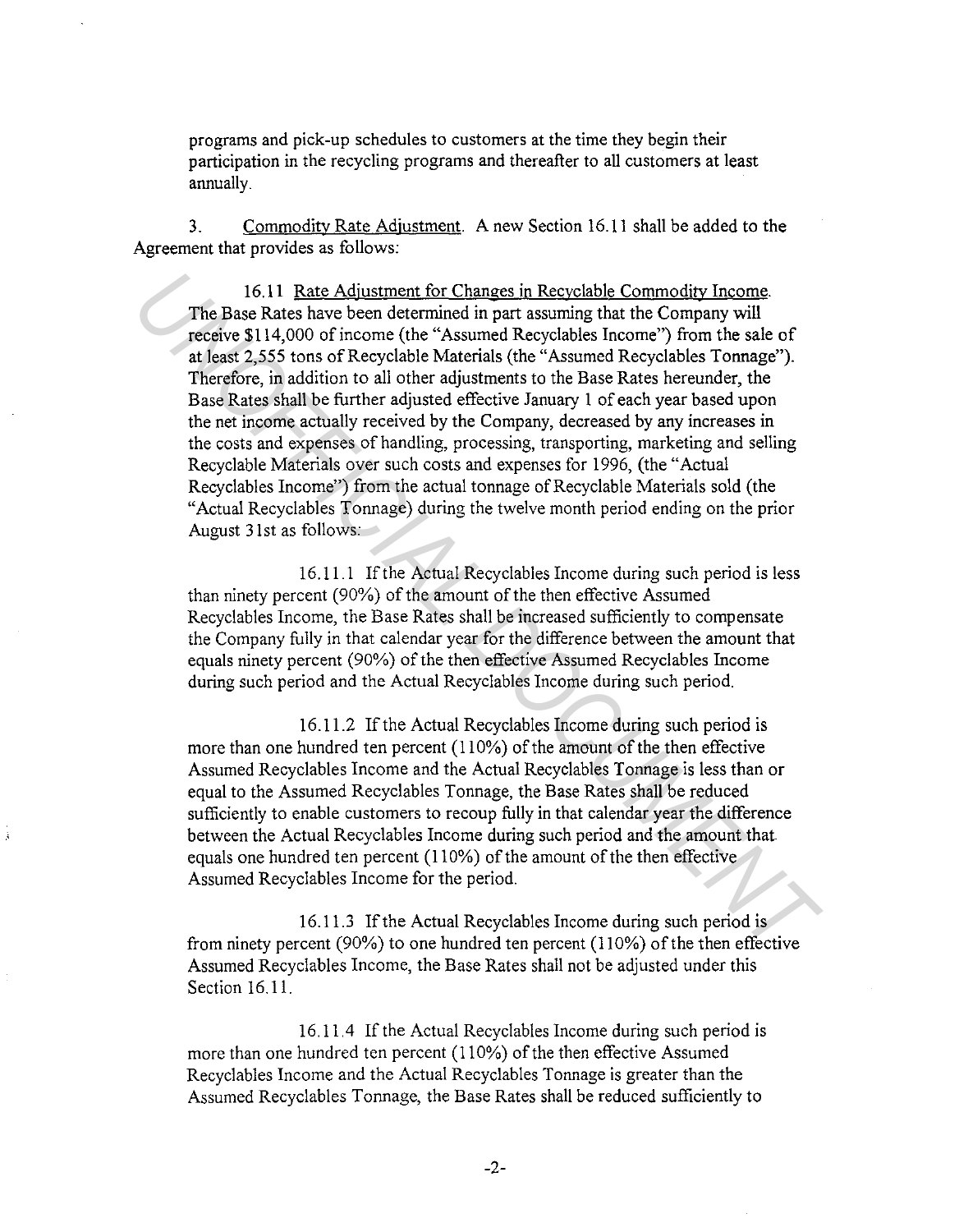enable customers to recoup fully in that calendar year that percentage of the difference between the amount of the Actual Recyclables Income during such period and the amount that equals one hundred ten percent ( 110%) of the amount of the then effective Assumed Recyclables Income for such period, equal to the Assumed Recyclables Tonnage divided by the Actual Recyclable Tonnage.

Commencing effective January 1, 1998, the amount of the Assumed Recyclables Income shall be increased each year based upon the change in the Index in the same manner the Base Rates are adjusted under Section 16.3.

4. Rate of Return Adjustment. A new Section 16.12 shall be added to the Agreement that provides as follows:

16.12 Rate of Return Adjustment. For each year commencing January 1, 1998, until and including the adjustment which would be effective as of January 1, 2002, prior to the adjustment under Section 16.7, the Base Rates shall be increased by one percent  $(1\%)$ .

5. Additional Annual Adjustment. Sections 16.1 and 16.2 of the Agreement are hereby amended to provide that the adjustments to the Base Rates under Section 16.11 and 16.12 shall be made each year at the same time as the adjustments to the Base Rates under Sections 16.3, 16.5, 16.6 and 16.7 of the Agreement. Further, the provisions of Sections 16.11 and 16.12 shall be deemed to revise  $Exhibit B$  to the Agreement.

6. City's Right to Reopen Determination of Rate Adjustment Formula. A new Section 16.13 shall be added to the Agreement which states as follows:

16. 13 Review of Rate Adjustment Formula. If at the time of any annual adjustments to the Base Rates under this Agreement effective on or after January 1 of2001 and/or each year thereafter during the term of the Agreement, (i) the cumulative fixed asset purchases by the Company for assets used to carry out the Company's obligations under the Agreement in the period beginning January 1, 1997 through the end of the prior calendar year are less than 90% of the Company's cumulative depreciation expense recorded on its financial statements for the same period, or (ii) the rates charged to the customers in the City by the Company exceed 100% of the average of the weighted average monthly rates (determined in the same manner as such rates are calculated on Schedule II attached hereto and incorporated herein by this reference) charged to customers for services in the areas in Pierce County, Washington listed on such Schedule II, the City shall have the option to request a review and renegotiation of the annual rate adjustment formula set forth in this Agreement. If the Company and the City are unable to reach agreement on the adjustment formula within thirty (30) days after the date of the request by the City, the rate shall be determined in accordance with Section 16.10. Commentant be increased each year based upon the chassume Keeyuatoes<br>Income shall be increased each year based upon the charge in the Index in the<br>same manner the Base Rates are adjusted under Section 16.3.<br>4. Rate of Retu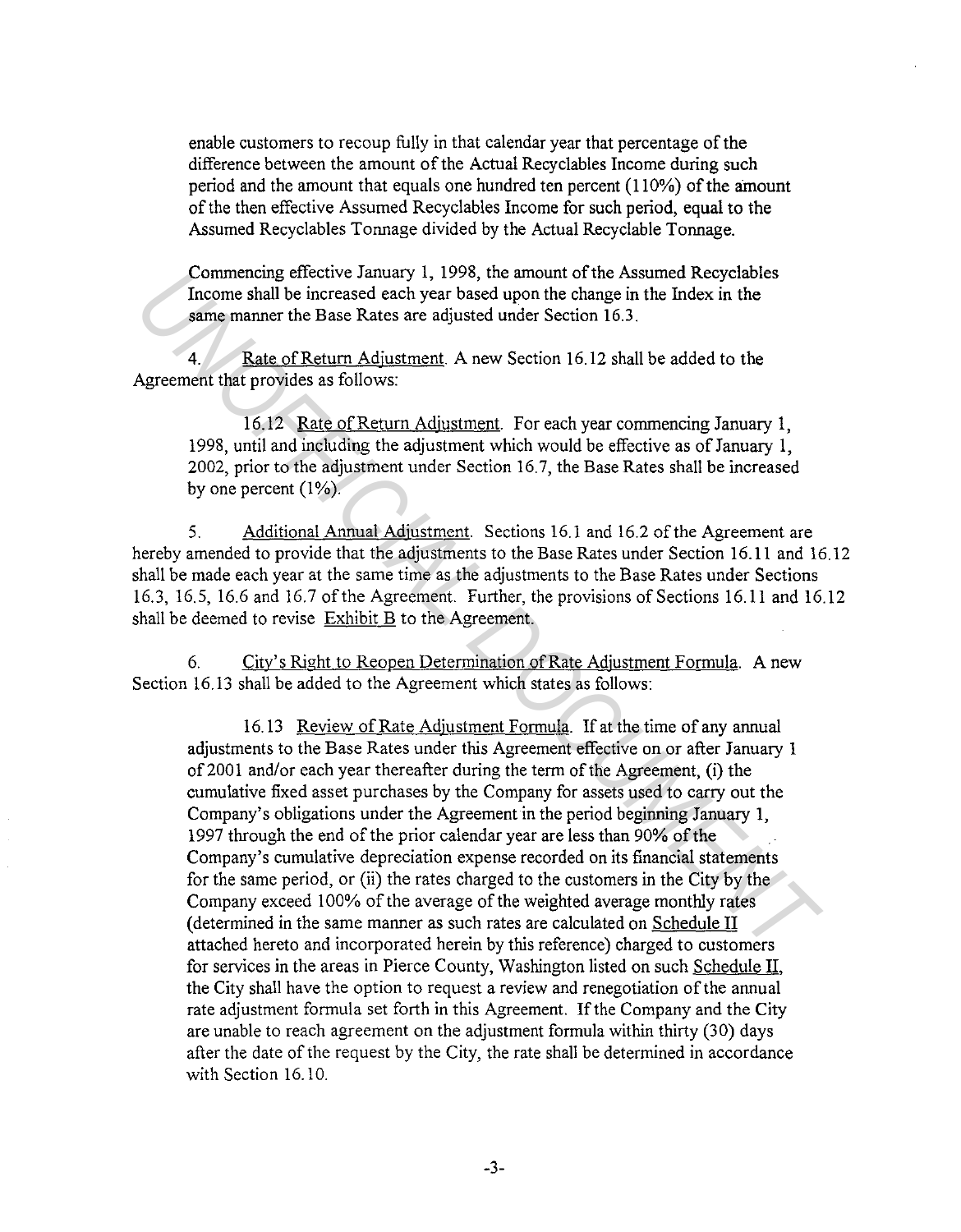$7<sub>1</sub>$ Except as specifically amended herein, the Agreement shall remain in full force and effect.

EXECUTED as of the day and year first above written.

CITY OF UNIVERSITY PLACE

Jean, City Manager Robert W

Date

Approved as to Form:

 $\operatorname{\mathcal{C}}$ ity Attorney 'm Sullivan.

Date

UNIVERSITY PLACE REFUSE SERVICE, INC.

ساسا رکھتار رہا By

Donald Larsen, President 10817.03.SE (8CH031.DOC)<br>03/14/97 12:15 PM

تړم Date

 $-4-$